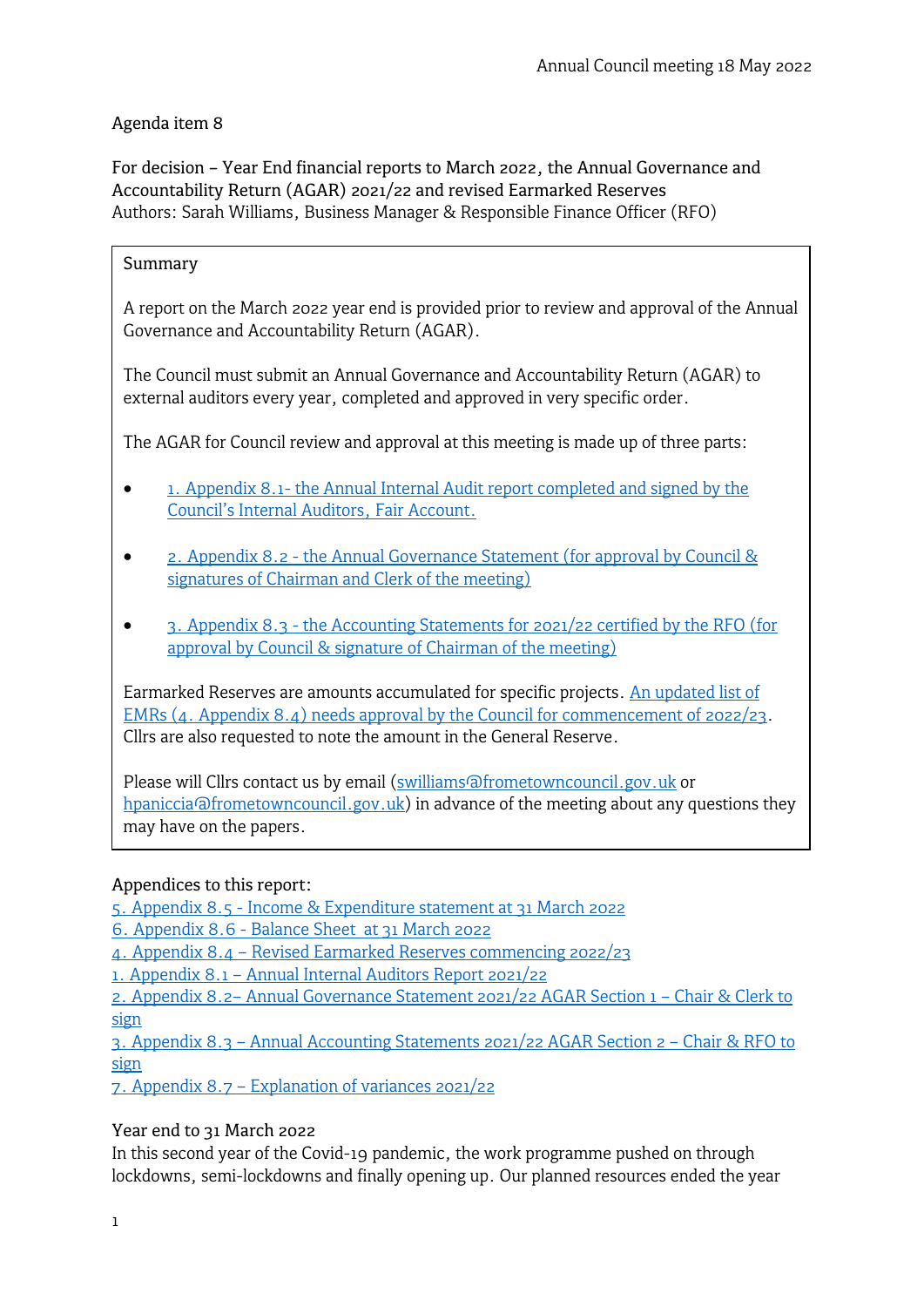12% underspent so we propose to carry forward some of these works into 2022/23 and to retain some savings in the general reserve for new projects.

Some of the underspends in the year ending March 2022 are as follows:

### Environment

- 4033 Open Spaces Rangers made significant savings in the year through replacing contractors labour directly and through the creative and economical use of materials. There were also fewer traveller visits to manage than usual and no major new play equipment expenditure in the year.  $E$ 10k savings has been put towards Market Place Phase 2 EMR as requested by Council March 2021. Next year's Open Spaces budget has reduced as Play Equipment is now in a separate budget and has its own EMR.
- 4037 Victoria Park Toilets £12k savings has been put to general reserves as the refurbishment project now being quoted for so major repairs on hold until full refurbishment begins. The current EMR has  $E_5$ 9k available for the project.
- 4118 Boyle Cross maintenance The fountain was switched off for some months whilst a replacement maintenance company was sourced. The £10k savings has also been put to the Market Place Phase 2 EMR as requested by Council March 2021.
- 4001 Salaries £6k savings arising from the KickStarter Apprentice grant income and unused contingency, has been put to general reserves.
- 4925 Vehicle Lease repayments  $E$ 7k savings from not replacing a  $2<sup>nd</sup>$  vehicle in the year, has been put to the EMR towards a second-hand transit tipper purchase currently being researched.

### Town Events

- 4320 Town Events  $E6k$  savings from undelivered events with Chamber of Commerce, Visit Somerset and local history groups, plus no workwear purchases for event staff. These underspends are needed for Green Breather days in 202/23 which now has higher costs due to for example, the road signs now being twice as expensive than when originally quoted.
- 4333 Christmas Lights  $E$ 8k Palmer St lights budget put back to EMR for later use.
- $4745$  Peoples Budget  $E$ 15k Rotary It's a Knockout unable to proceed and Active & In Touch Grotto also not taken place in 2021. Savings being put toward Flex in the Meadow event – a fundraiser for the skatepark and purchase of radios for all town events.

### Community Funding

- $E$ <sub>5</sub>k savings for CCTV no agreement in place with MDC for contribution to CCTV in the town and 50% of this year's budget was spent on a mobile CCTV unit and donated to the police.
- $\bullet$   $\epsilon$ 4k savings on school crossing patrols continue to have fewer crossing wardens than budgeted.

### Community Development

- $4711$  Community & CYP projects  $E_4$ k savings has been earmarked for a Play Provider project.
- 4725 Fundraising support despite a recruitment drive, a suitable fundraiser was not found in the year and FTC did its own internal fundraising. The needs of community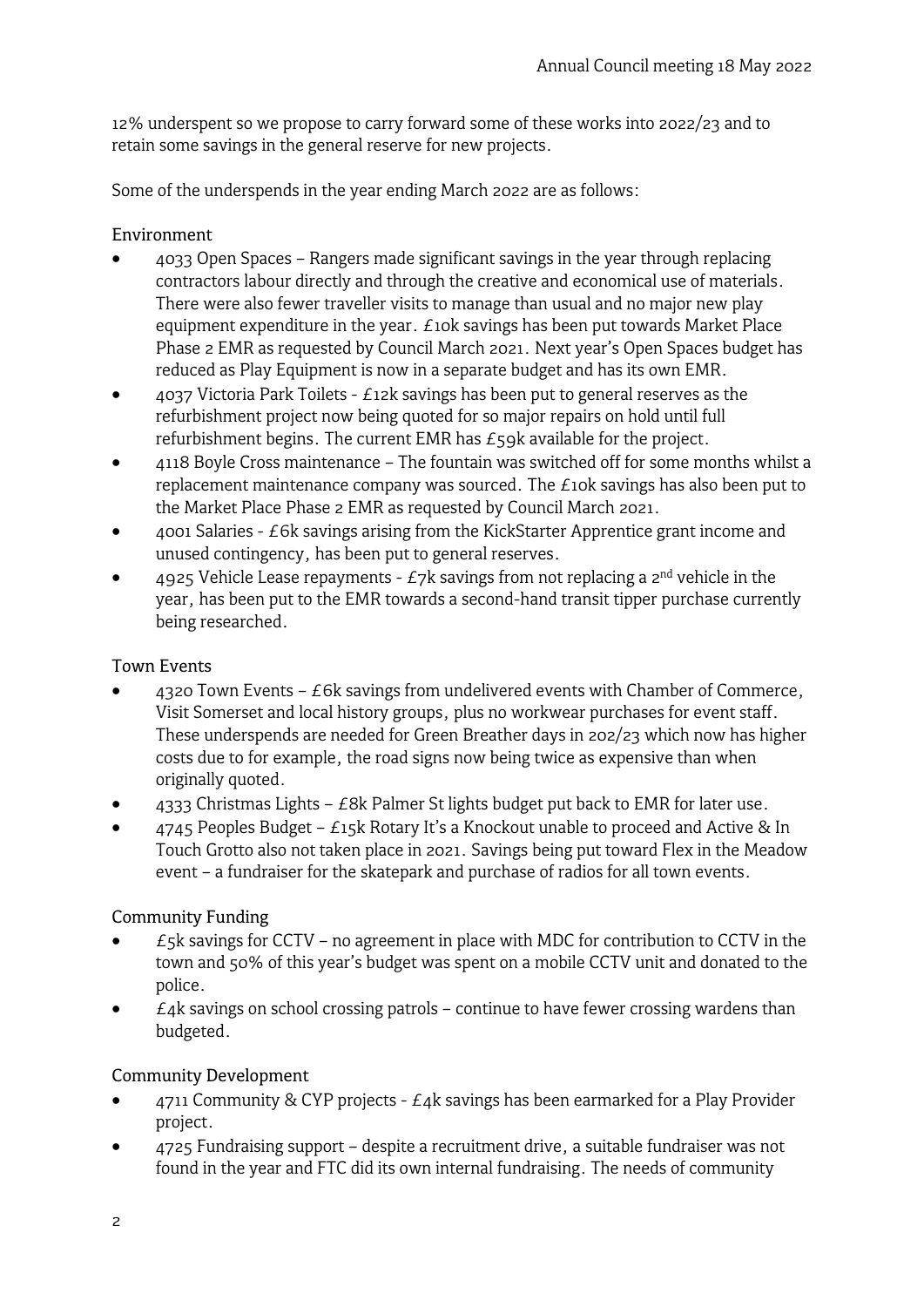organisations have changed post pandemic, and FTC have supported partnership funding bids through staff time. In 22/23 we are commissioning a piece of work to better understand what is needed and will also consider larger partnership bids requiring bespoke support.

- 4729 Community Group development no major programme of community training took place in the year.
- 4731 Engaging Young People due to two cancellations, only one of the two planned Make It Happen young people's events took place in the year. The costs were reduced for the one event and the savings have been put to general reserves for a new project.

## Community Grant Funding

 $E8k$  being carried forward for the grants EMR use in 22-23.

## Sustainability

• Funding in Lotto CAF Green & Health Futures project is carried forward in an EMR. Income from the Lotto has been received in advance.

## Frome Town Hall

The Town Hall team succeeded in increasing bookings to recover from the lockdown losses and We Hear You (a long term tenant) moving to their own dedicated premises in the town centre. Significant expenditure on the upkeep and maintenance of the Town Hall was kept within the maintenance budget and investment EMR.

## Prosperity/Economic Development

4122 - The budget of  $E_5$ k for Economic and Community Research was unspent in 2021-22 and has been put to general reserves for a future new project.

### Civic Services

4321 Elections – the  $E_4.5k$  21-22 budget has been put to general reserves and the full budget of £22k is available for the 22-23 elections this month. Any savings made due to uncontested seats will also be put to general reserves.

# Central Services

- 4001 Salaries were 3%/*£* 20k underbudget due to agreed contributions from EMRs subsidising some roles.
- 4008 Training staff training was limited in the year, and much was carried out on the online platform provided by ihasco. The budget is the same for 22-23 and as no lockdowns are anticipated it is planned that there will be a catch up of training activities in the year.
- 4058 Legal & Professional fees The Equality Impact Assessment has been budgeted for again in 22—23 and the underspend is therefore being put to general reserves. Again, the fewer traveller visits to town sites reduced legal costs in the year.
- 4129 Database/CRM project the project will now need to go out to formal tender on the government's tendering website as an initial quote came in at between  $E_{44}$ k and  $£66k.$  It is anticipated that a full review of all IT will take place and input from any new Cllrs with extensive IT experience is welcomed.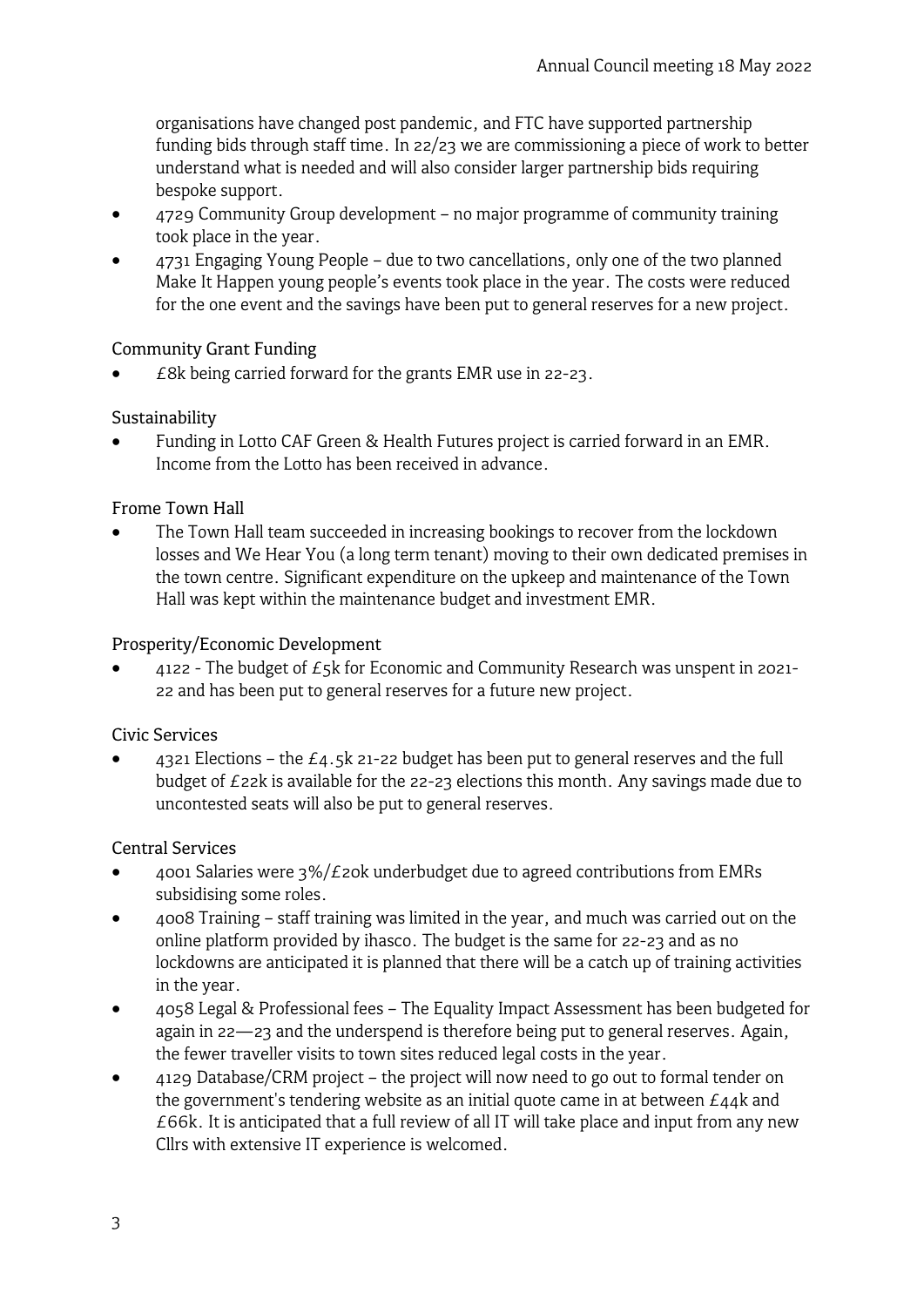#### Donations for support for Ukrainian refugees

For Rabka, Poland we are asking Cllrs to confirm the proposal for  $E_5$ k to be sent to Rabka for our Twin Town refugee appeal. The donation to come from the EMR for New Projects Research.

### Earmarked Reserves

We propose putting  $E139k$  carried forward work from General Reserves to Earmarked Reserves and the balance of £93k to remain in general reserves. The proposed EMR additions are listed in 4. [Appendix 8.4 and can be viewed on the website here.](https://www.frometowncouncil.gov.uk/wp-content/uploads/2022/05/Appendix-8.4-Earmarked-Reserves-proposed-1Apr22.pdf)

### The General Reserve

The General Reserves figure on the Balance Sheet at the 31 March 2022 is  $£586k$  of which £164k has been approved to subsidise income in 2022/23 at the January 2022 budget setting Council meeting. If the above proposed  $E$ 139k transfer to EMR's is agreed, we will start the year with £283k in General Reserves. This is £103k over the £180k reserves stipulated in the Financial Regulations. It is the recommendation of the Business Manager & Responsible Finance Officer Sarah Williams that FTC continues to look to increasing this level of General Reserve over the year where possible.

The Annual Governance and Accountability Return 2021/22 (AGAR)

### [Annual Internal Auditors](https://www.frometowncouncil.gov.uk/wp-content/uploads/2022/05/Appendix-8.1-Internal-Audit-report.pdf) report 2021/22 – 1. Appendix 8.1

This section has been completed by the Internal Auditors, Fair Account. The appendix contains the completed Annual Internal Audit form signed by Paul Reynolds the Internal Auditor and their audit confirmation letter.

#### [Annual Governance Statement 2021/22 – AGAR Section 1 – 2.](https://www.frometowncouncil.gov.uk/wp-content/uploads/2022/05/Appendix-8.2-The-Annual-Governance-Statement-section-1.pdf)Appendix 8.2

This section acknowledges that this Council has accepted responsibility for ensuring there is a sound system of internal control, including the preparation of the accounting statements in Section 2.

By ticking Yes to Boxes 1 to 9, Cllrs are confirming that the Council has:

- 1. Agreed that the accounting statements have been prepared in accordance with the Accounts and Audit Regulations
- 2. Made proper arrangements and accepted responsibility for safeguarding public money and resources in its charge.
- 3. In line with proper practices, done only what it has the legal power to do.
- 4. During 2021/22, given electors the opportunity to inspect the accounts.
- 5. Considered and managed financial and other risks and dealt with them properly.
- 6. Appointed an Internal Auditor, independent of Council, to give an objective view on whether the internal controls meet the needs of the Council.
- 7. Noted Internal Audits reports and responded to matters, if any, brought to their attention and also those of the External Auditor.
- 8. Disclosed everything relevant to its business activity.
- 9. Met all its responsibilities in its capacity as a sole managing trustee.